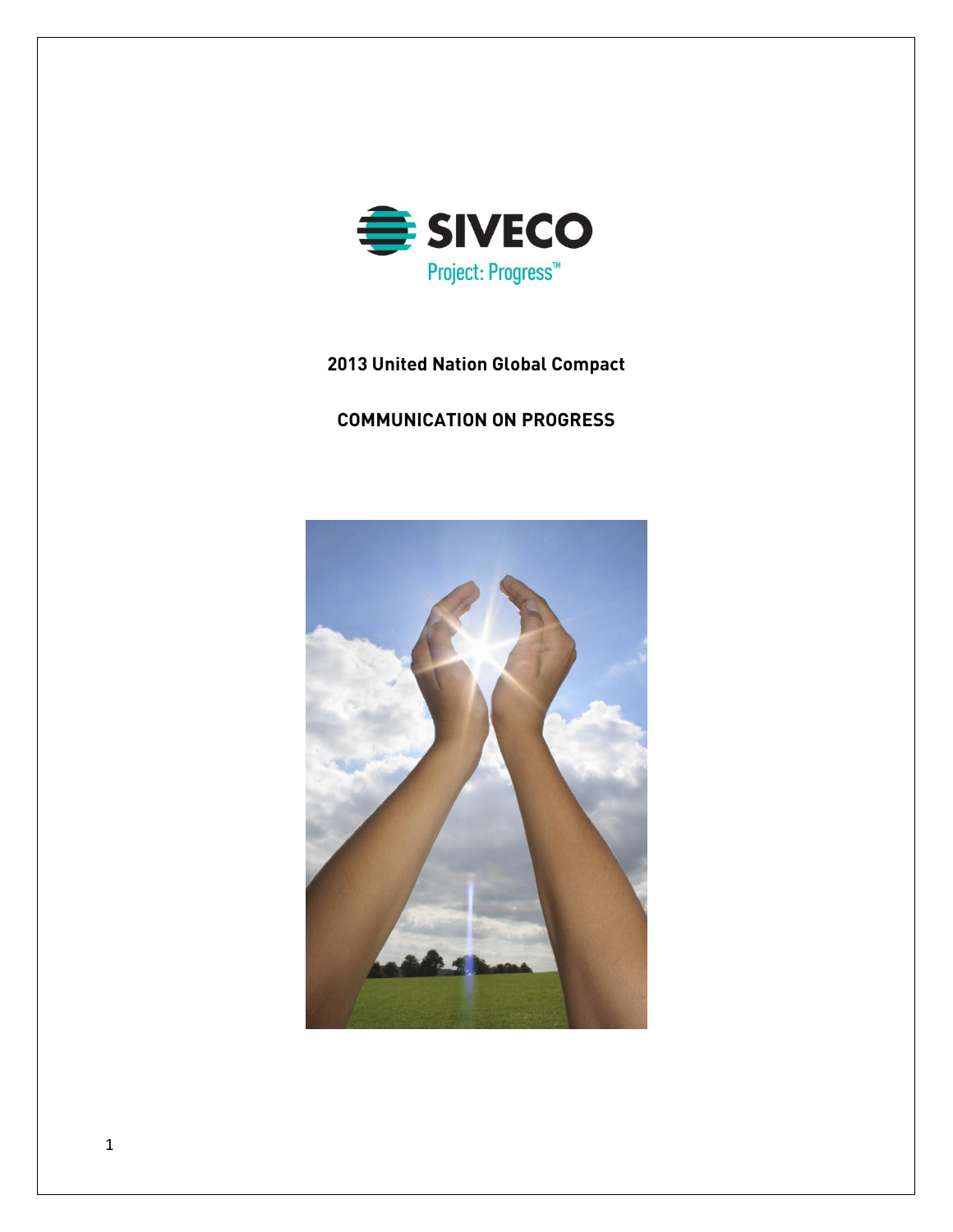# **How is SIVECO Romania applying the 10 Principles of the**

## **United Nations Organization in 2012?**

## SIVECO Romania – **Message of the CEO**

## **HUMAN RIGHTS**

## **PRINCIPLE 1**

Businesses should support and respect the protection of internationally proclaimed human rights.

## **PRINCIPLE 2**

Businesses should make sure that they are not complicit in human rights violations.

### **LABOUR STANDARDS**

### **PRINCIPLE 3**

Businesses should support the freedom of association and the effective recognition of the right to collective bargaining.

# **PRINCIPLE 4**

The elimination of all forms of forced and compulsory labor.

# **PRINCIPLE 5**

The effective abolition of child labor.

## **PRINCIPLE 6**

The elimination of discrimination in respect to employment and occupation.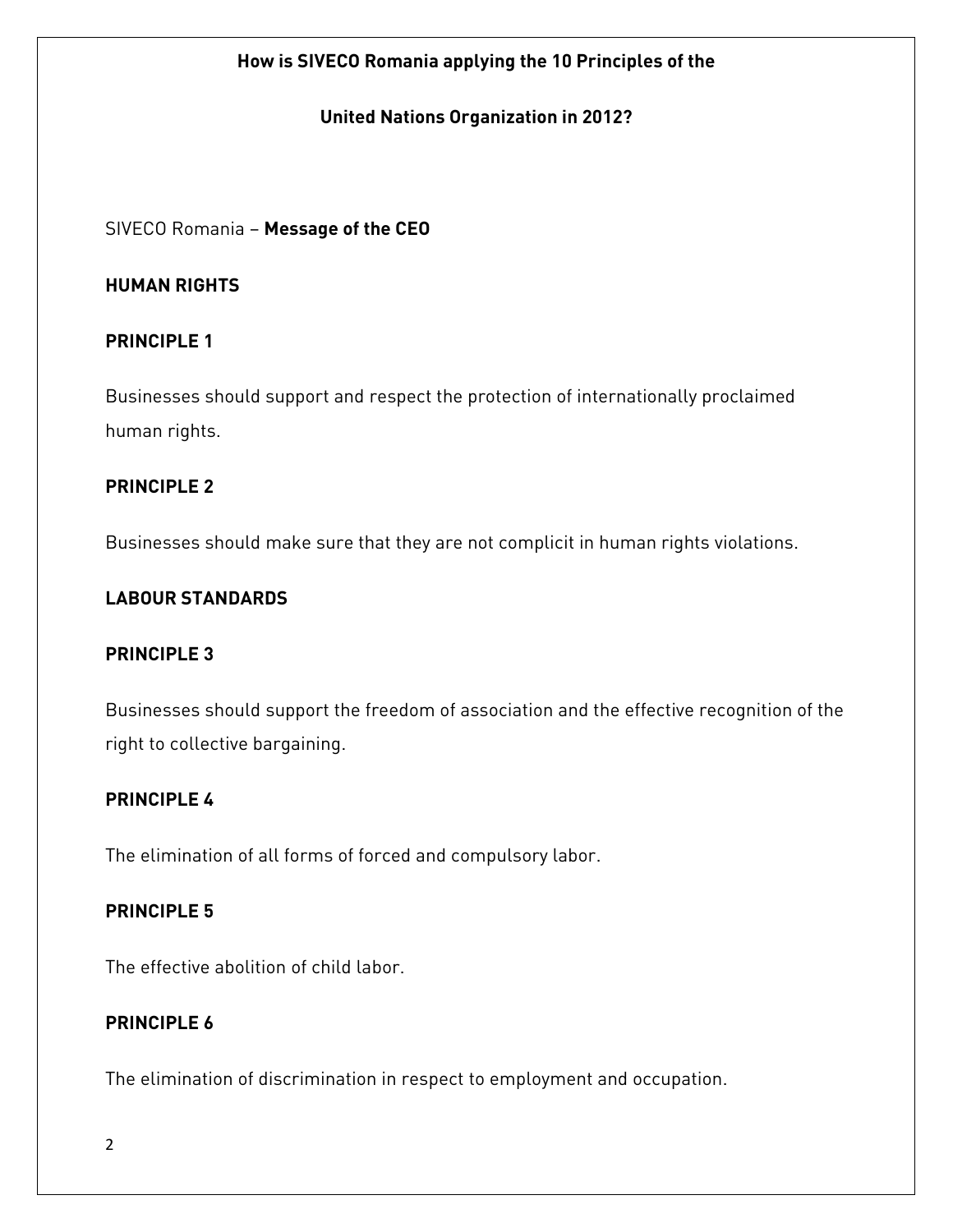# **ENVIRONMENT**

# **PRINCIPLE 7**

Businesses should support a precautionary approach to environmental challenges.

## **PRINCIPLE 8**

Businesses should undertake initiatives to promote greater environmental responsibility.

# **PRINCIPLE 9**

Businesses should encourage the development and distribution of environmentallyfriendly technologies.

ANTI-CORRUPTION

# **PRINCIPLE 10**

Businesses should stand against corruption in all its forms, including extortion and bribery.

How will we publicize the 10 Principles?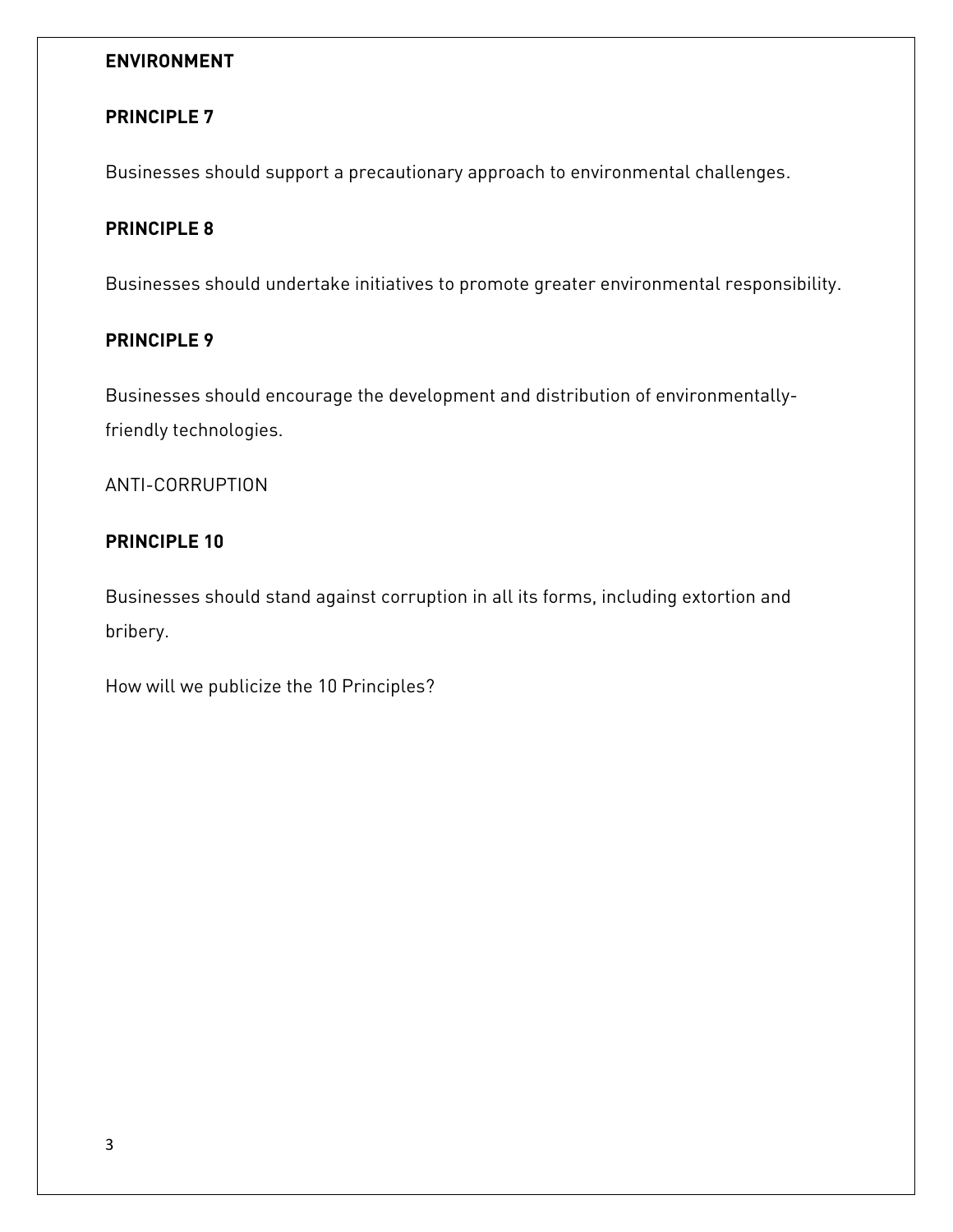#### **SIVECO Romania - Message of the CEO**



*2012 was a very special year in the life of our company: we proudly celebrated 20 years since we put SIVECO on the Romanian information technology map.*

*During these two decades, we continuously added value and developed new and exciting opportunities* 

*that translated into successful progress. The steady growth of the business was guided by our firm principles of respect and promotion of honesty and transparency in business, community care, and constant willingness to support it.*

*As a member of the United Nations Global Compact, we annually report the progress in implementing the 10 principles about human rights, working environment, and anticorruption policies. We are proud to share the results we accomplish every year and our contribution to improve society.*

*We have a professional team with power to add value to all major projects that we develop for the benefit of communities worldwide. Our durable growth would not be possible without the stimulation of creative and innovative process of our employees and the constant investment in their training. So, we are proud to say that we now have the best team of the Romanian IT market place, one that can compete with the most formidable players in the industry. Our Report will be available on the United Nation Global Compact network, but also on our website, at [www.siveco.ro.](http://www.siveco.ro/)*

*We are delighted to share with you our experience.*

**Irina Socol, President and CEO of SIVECO Romania**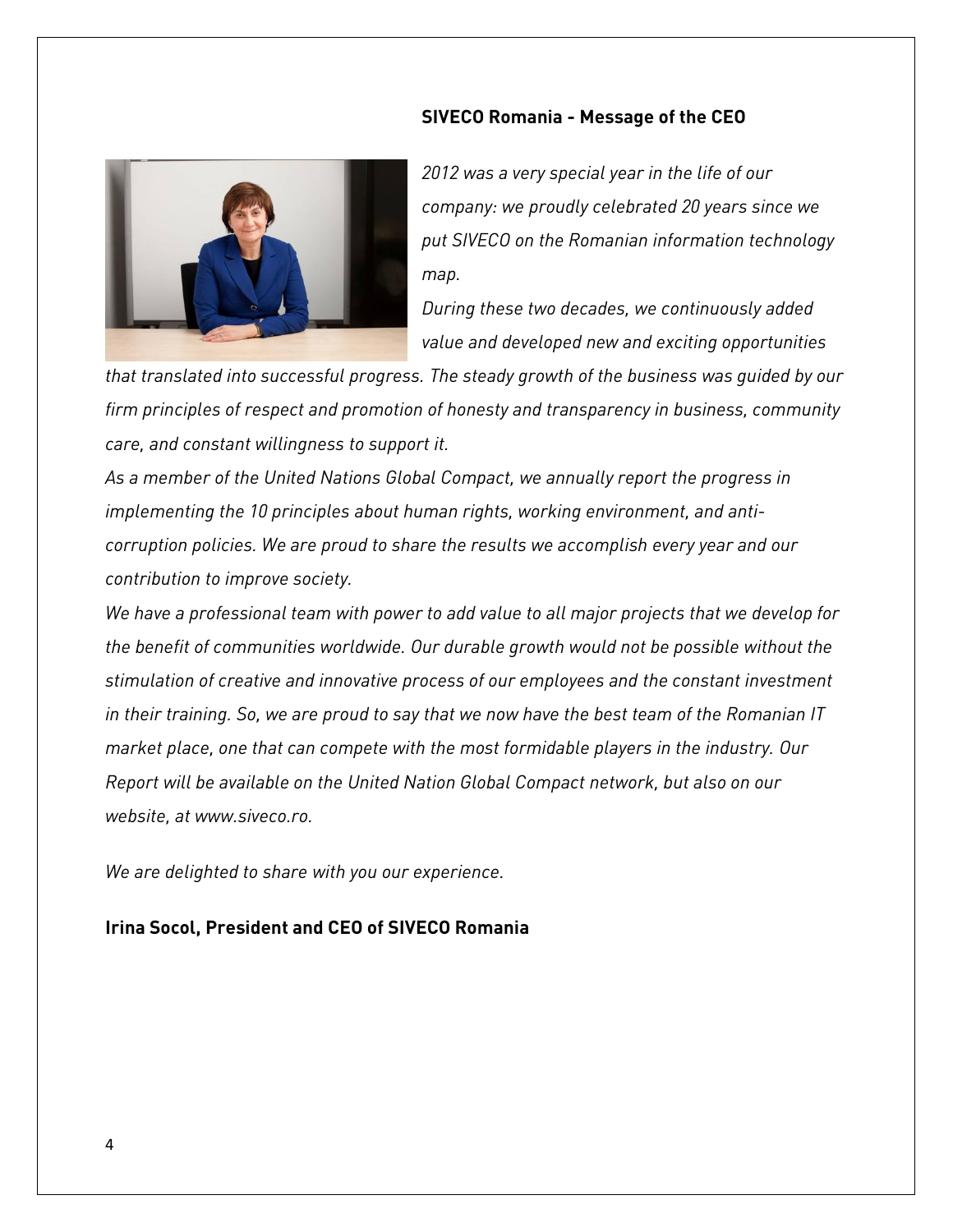## **PRINCIPLE 1 Human Rights**

Companies should support and respect the protection of internationally proclaimed human rights**.**

# **COMPANY POLICY**

We are abiding by the internal and international legislation regarding human rights protection. The values we support directly influence our customers, employees, partners and shareholders, the very good quality of products and services provided, and our responsibility for the communities we are actively involved in.

We are developing and applying internal conduct measures, addressed to the management and employees, concerning human rights, quality standards, and norms for work safety, integrity, and responsibility for the environment. These procedures are periodically updated by the Quality Assurance Department.

# **MEASURES TAKEN IN THE PAST YEAR**

 $\checkmark$  We have consistently informed the employees, via internal communication procedure, about company's activity; we have sent over 30 internal information/ newsletters.

 All employees have been trained and tested on the labor protection measure and their application methods.

 $\checkmark$  We have regularly scheduled fire drill practices with evacuations of the building. **(see GRI Indicators HR8)**

 $\checkmark$  In the period of March 2012-March 2013, the following internal procedures have been updated:

• Human Resource Management (management training).

• Anti-Corruption Handbook - the document contains a number of specific recommendations on how to avoid the risks of corruption.

• Code of Ethics - the document contains a set of internal procedures, values, principles, and rules of conduct.

• Employee Handbook - the document includes a set of rules, policies, and internal

5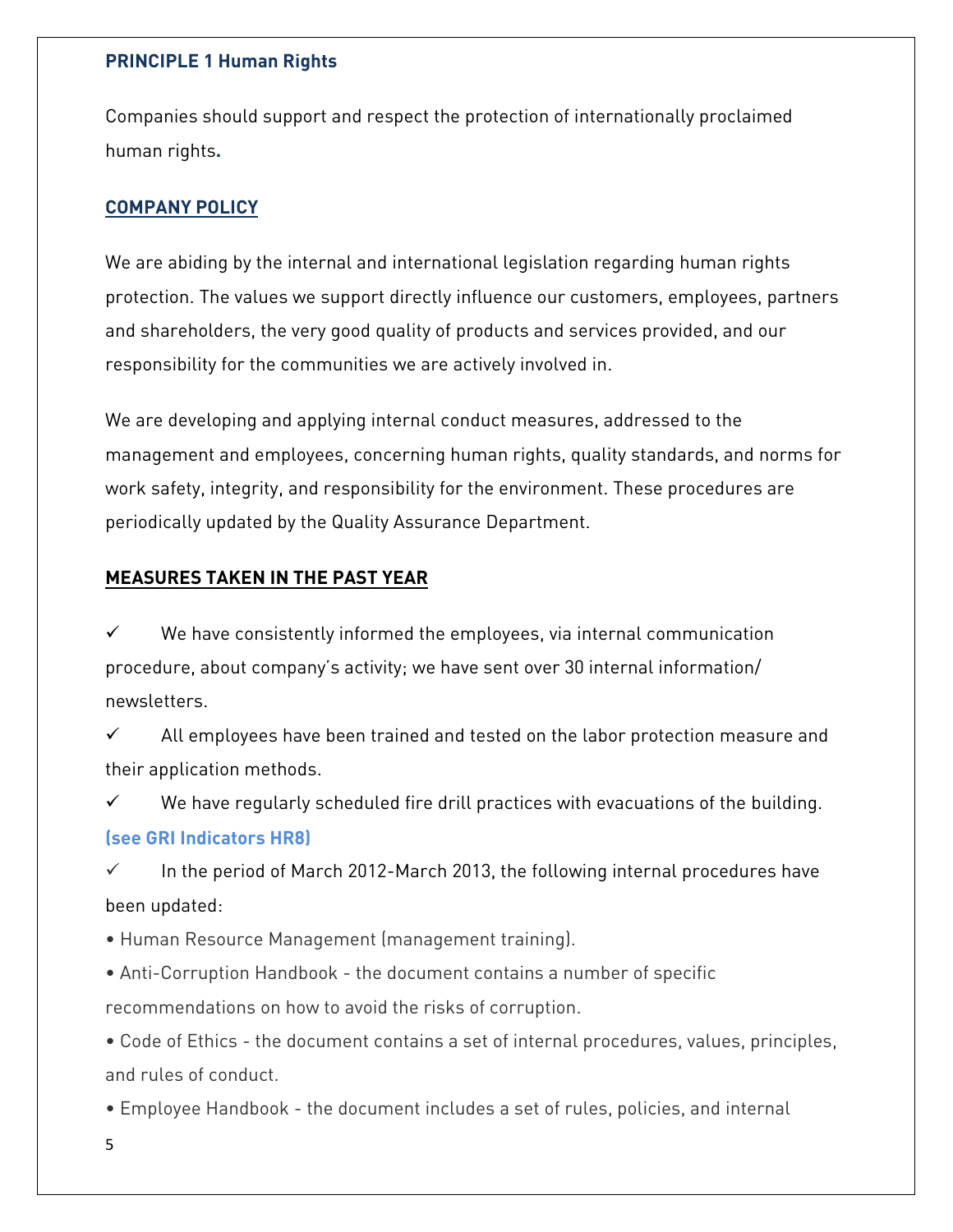procedures.

 We have been recertified for 27001 standard regarding information security. This certification demonstrates that the security of our information has been addressed, implemented and properly controlled. In addition, customers, employees, trading partners and stakeholders are comforted in the knowledge that our management information and systems are secure. The certification demonstrates credibility and trust and shows that a commitment to Information Security exists at all levels throughout our organization.

#### **PRINCIPLE 2 Human Rights**

**Businesses make sure that they are not complicit in human rights violations.** 

### **COMPANY POLICY**

In our company, the employees represent the most precious asset. Our exceptional human resources management is diligently working on protecting and ensuring, employees' labor rights.

Our company is ensuring that no employee is privileged or subject to discrimination because of his/her race, nationality, ethnic background, language, religion, social category, or sexual orientation. Our employees have the right to equal pay for work, to an equitable and satisfying remuneration, the right to join/affiliate trade unions, to healthcare, to social security, and social services.

All our shareholders, suppliers, partners, and collaborators respect the human rights.

We encourage integrity and honesty in the relationships among employees.

SIVECO Romania has adhered to several global alliances of good practices in business, whose standards and ethical principles engage organizations such as United Nations Global Compact, under the aegis of United Nations Development Programme (UNDP), and Partnership Partnering Initiative against Corruption (PACI), under the aegis of World Economic Forum.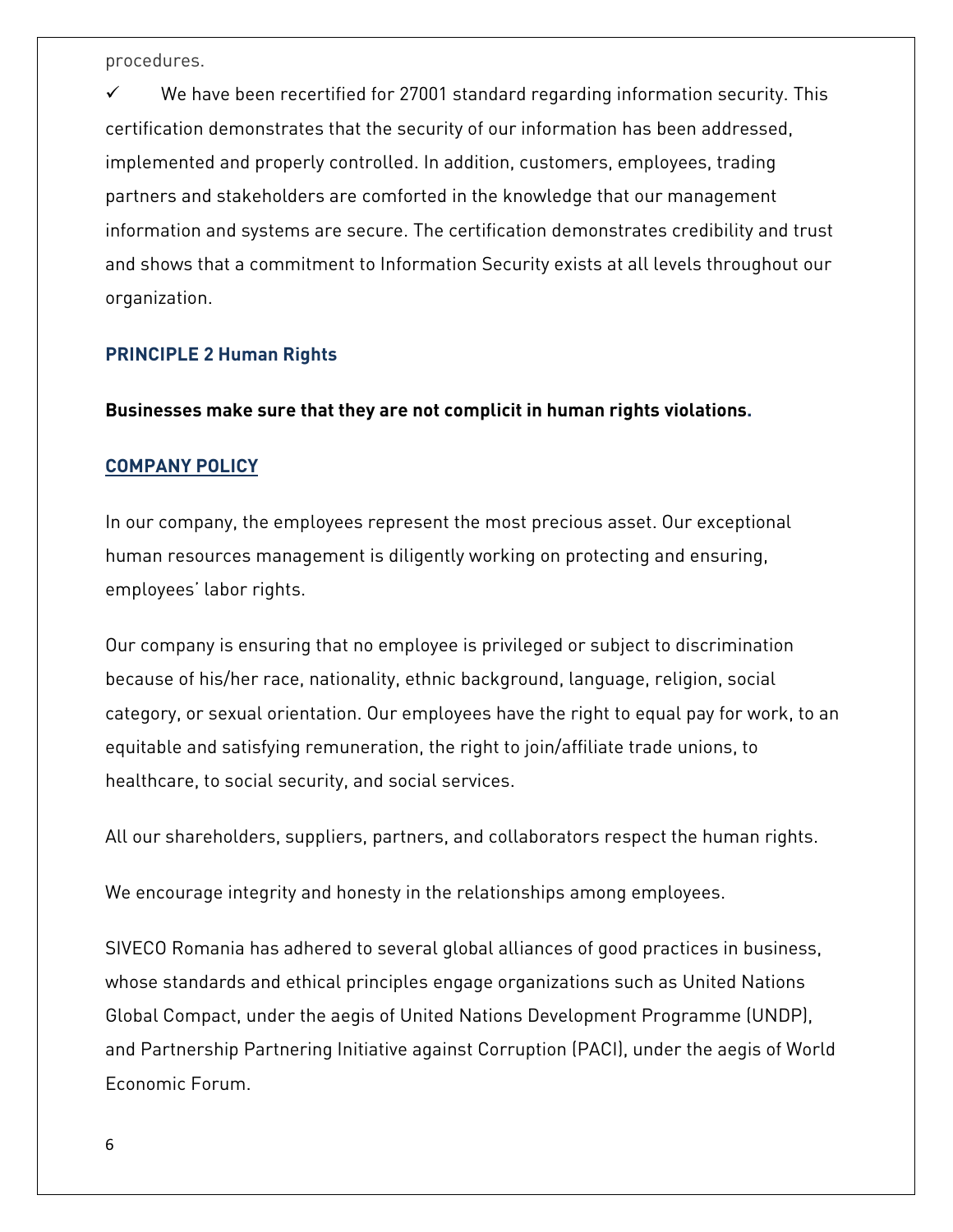### **ACTIONS TAKEN IN THE PAST YEAR**

 $\checkmark$  In order to ensure a maximum transparency of the company's activity, at the beginning of year 2012, we have made public to the employees and to the public opinion the financial results of previous year and the development strategy for the following year. All employees have benefited from the annual medical checkout and from private medical insurance and have been encouraged to have the flu vaccination (**see GRI indicators LA9).**

## **PRINCIPLE 3 LABOR STANDARDS**

**Businesses should support the freedom of association and the effective recognition of the right to collective bargaining.**

#### **COMPANY POLICY**

The employees of our company have the freedom to join any trade union of their choice.

All employees are free to be part of any association or non-governmental foundation.

Every employee can negotiate his/her salary.

In conformity with the legislative provisions, the employees of SIVECO Romania have expressed their desire to be represented for Collective Labor Contract clauses bargaining by employees chosen through the vote of at least half of their total number. This right promotes and protects employee's interests in relation with employer, and the duration of their mandate is for two years.

#### **ACTIONS TAKEN IN THE LAST YEAR**

The representatives of employees have monitored employees' rights and have promoted their interests in regards to the salary, labor conditions, labor time, and break time, as well as to the health and work security. **(See GRI G3 indicators LA4, LA5, HR5)**

#### **PRINCIPLE 4 LABOR STANDARDS**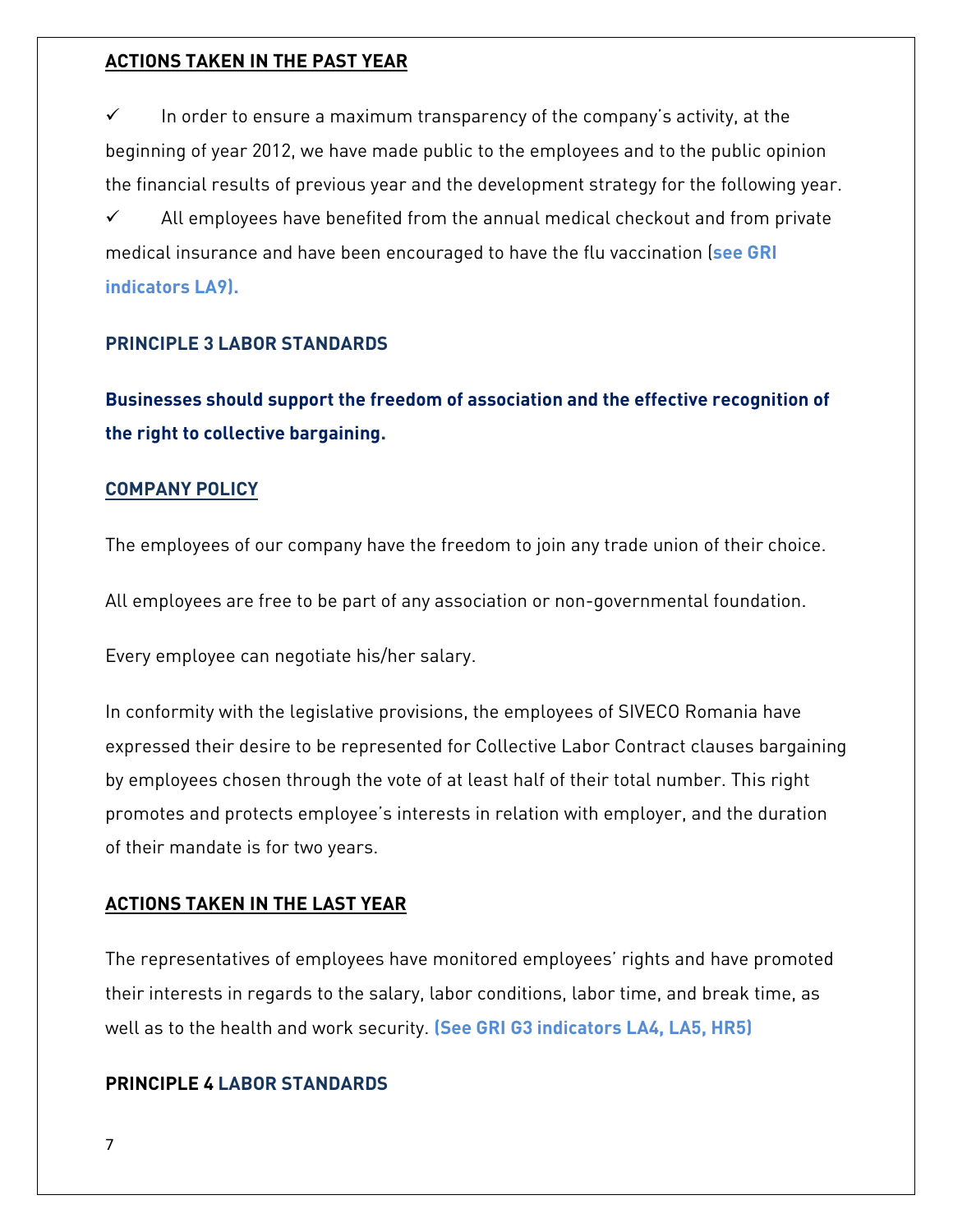**The elimination of all forms of forced or compulsory labor.**

### **COMPANY POLICY**

Any form of forced or compulsory labor is excluded in our company.

The individual labor contract include work rights such as: the regular workday of eight (8) hours, paid vacation, paid national holidays, as well as other holidays (i.e., maternity leave, vacation for special events), and periodical job-related trainings.

Every employee receives more than the minimum gross wage per economy according to the job offer and to the individual CDP (Career Development Plan), assessors of salary based on each employee's work performance, KPI (Key Performance Indicators), as evaluated by supervisors. Also, any employee is free to resign his/her position at any time, with a notice given two weeks in advance.

## **ACTIONS TAKEN IN THE LAST YEAR**

- $\checkmark$  We have encouraged the employee's professional development plan. In 2012 we organized 272 free course sessions and internal / external certifications with a number of 1.270 participants – graduates, with a cost of 170,000 Euro **(see GRI indicators LA 10, LA 11).**
- All employees have benefited from free meal tickets on a monthly basis. **(see GRI indicators LA3)**
- $\checkmark$  In 2012, a year affected by the global economic recession, the employees of SIVECO Romania have still benefited from all the additional rewards due to their good performance and their years with the company. **(see GRI indicators LA3)**
- $\checkmark$  11 students who attended the SIVECO Academy program were employed. Academia SIVECO is a complementary training program, which aims to prepare groups of students in the field of software engineering, economy, and sales of software solutions. The project aims to training valuable professionals that will develop their career within SIVECO Romania.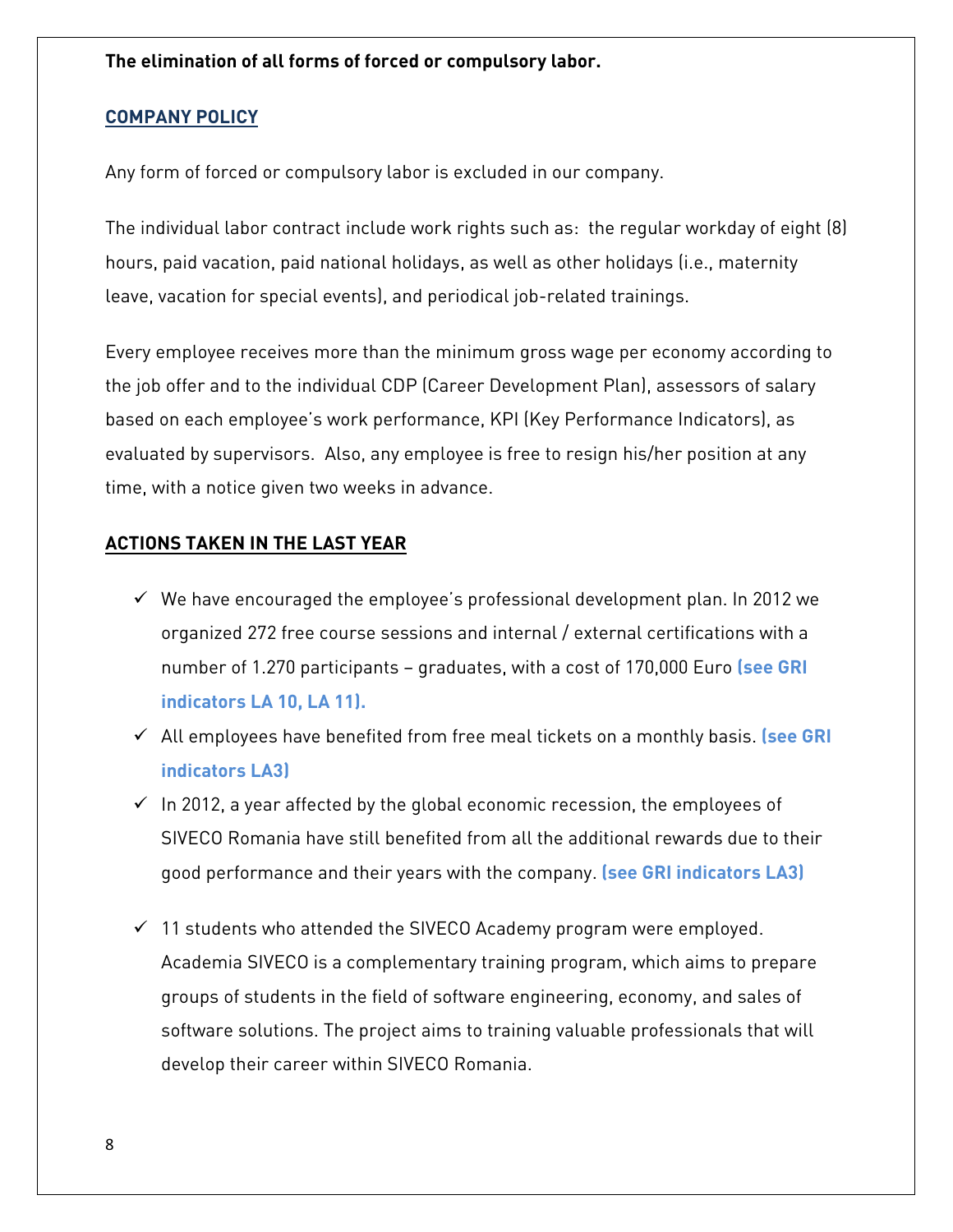$\checkmark$  We have organized an internship program attended by 21 students, who were given the possibility to apply for the theoretical knowledge acquired during the faculty and to make use of this experience in the future.

## **PRINCIPLE 5 LABOR STANDARDS**

### **The effective abolition of child labor**

#### **COMPANY POLICY**

We support the abolition of child labor and any initiative whose goal is to protect children's health and interests.

# **ACTIONS TAKEN IN THE PAST YEAR**

- $\checkmark$  We did not hire persons under the age of 18.
- We collected 100 forms from our employees for donating 2% of their annual income tax towards 31 organizations, many of them supporting programs for helping children in need **(see GRI indicator HR6).**

Hope for Romania's Children Foundation, Save the Children, Children's Heart Association, the Organization EMMA, Cliniclowns Romania Foundation, Foundation Smurd, Emergency Hospital Foundation, Hospice Foundation House of Hope, Future Plus - Association for Sustainable Development, National Red Cross Society in Romania, Alpha - Omega Foundation, Princess Margareta of Romania, Animal Protection Association, Scheherazade Foundation, Pro-Vita for born and unborn, Save the Danube Delta, Romanian Ornithological Society, St. George's Church, Parish Brebina, Estuary Foundation, Association of Applied Behavioral Therapy, My dear Bucharest Association, the Romanian Alzheimer Foundation, Chance for Life, Swedish Organization for Individual Relief, Association for early intervention in Autism, Romanian Association of Kyudo, ADOR Animal Protection Association, Association WWF Danube -Carpathian Romania, Iasi Academic Debate Club Association, The Nature – a Heritage for the Future Association, St. John Community Foundation. **(See GRI indicator PR6)**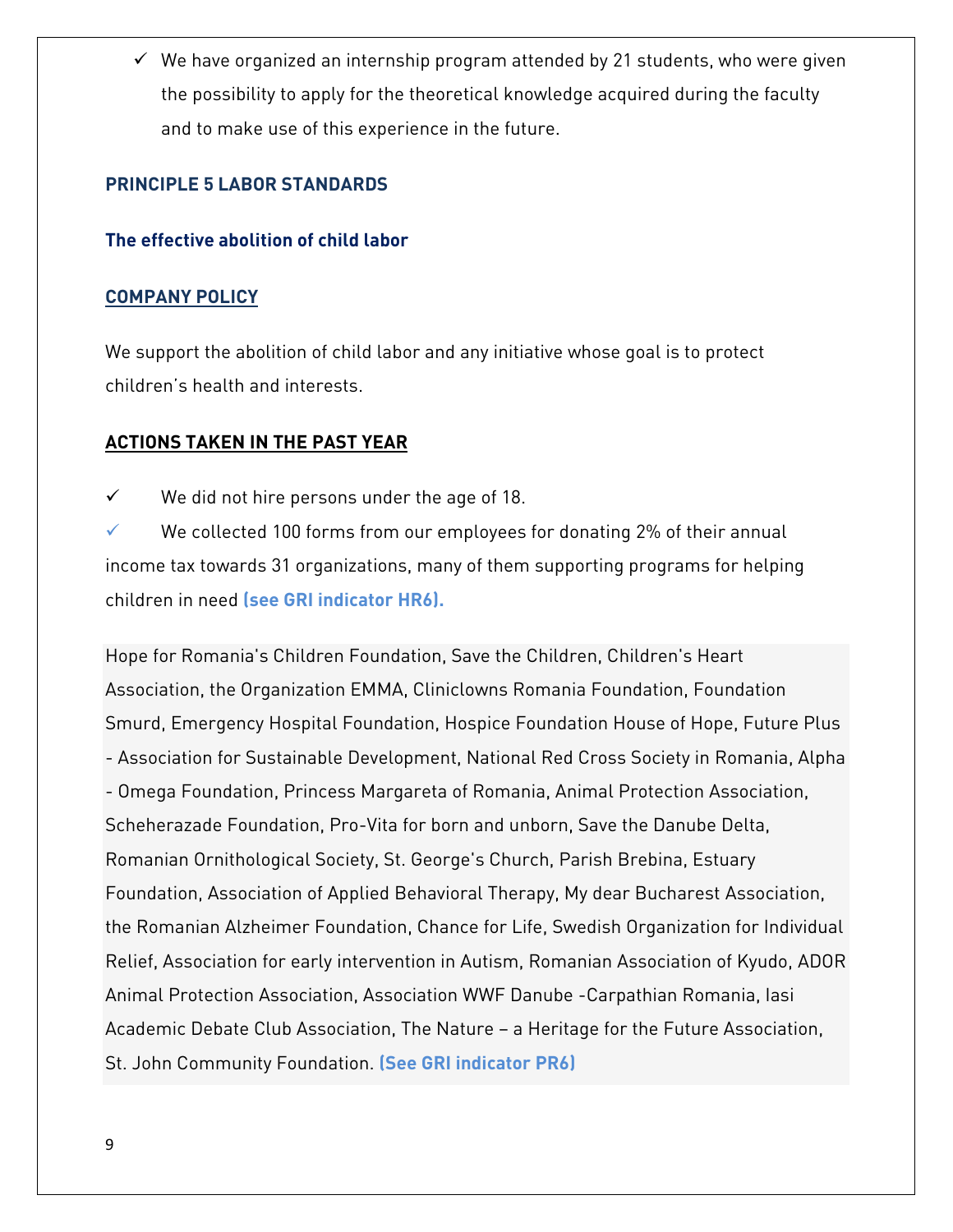$\checkmark$  . On October 2<sup>nd</sup>, we joined the international campaign to support cancer survivor children. The campaign was initiated by the Association of Little People. Several employees were dressed in yellow, a color that symbolizes the victory against the disease. **(see GRI indicator PR6)**

 $\checkmark$  We supported palliative care program initiated by Hope House Hospice for terminally-ill cancer patients. **(see GRI indicator PR6)**

# **PRINCIPLE 6 LABOR STANDARDS**

### **The elimination of discrimination in respect of employment and occupation**

#### **COMPANY POLICY**

Our company is an equal opportunity employer.

In all our employment practices, including hiring, are firmly committed to equal opportunity without regard to race, religion, color, sex, age, national origin, citizenship, disability, or any other basis of discrimination.

Any form of physical or verbal harassment is strictly forbidden.

In our company, there is a balanced ratio of management positions, in conformity to the European Union requirements regarding elimination of stereotypes on the labor market.

#### **ACTIONS TAKEN IN THE LAST YEAR**

 $\checkmark$  The number of female employees in management positions (top and middle management) out of the total employees has reached 28.

### **PRINCIPLE 7 ENVIRONMENT PROTECTION**

**Businesses should support a precautionary approach to environmental challenges.**

#### **COMPANY POLICY**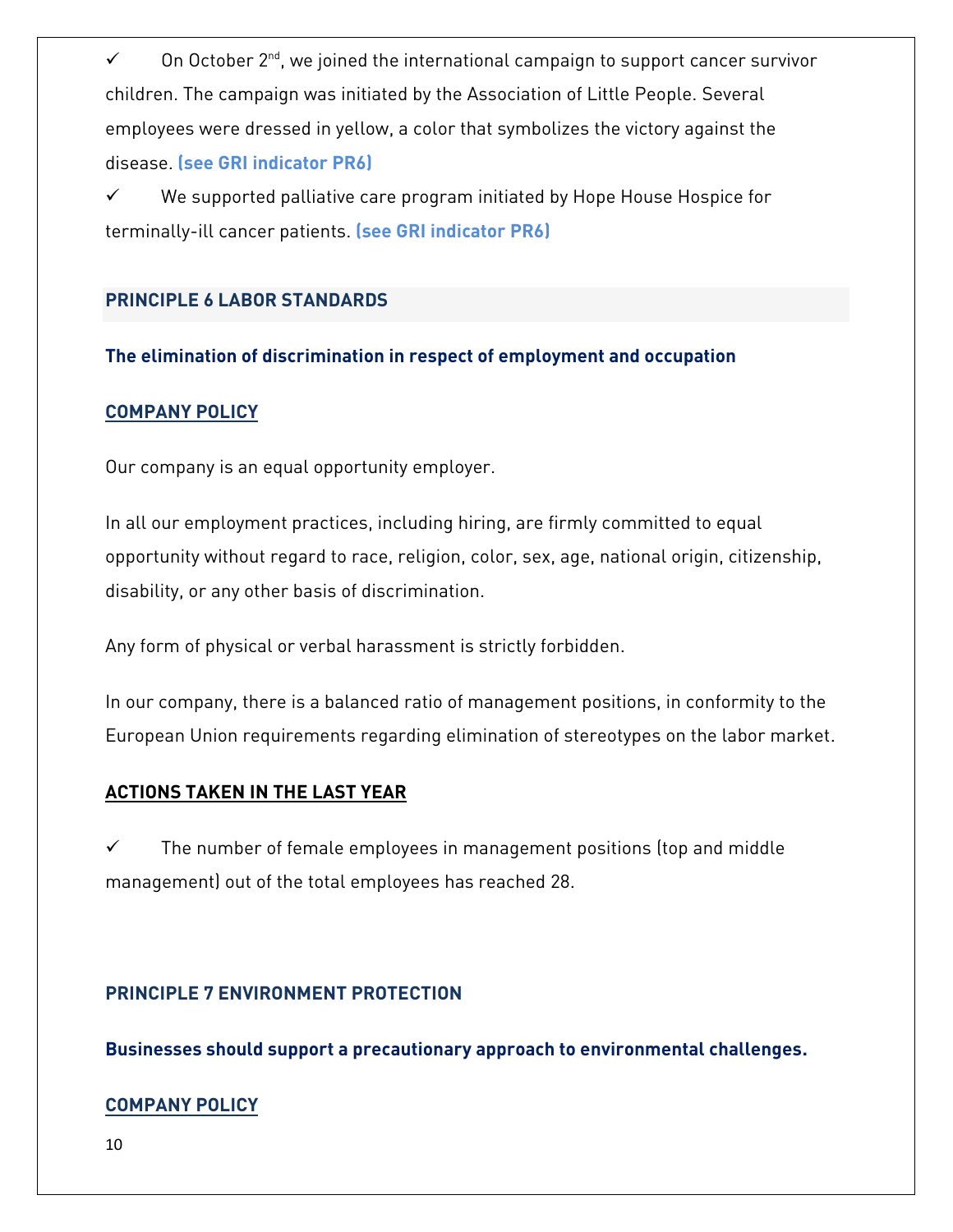As leader of the software market, our company undertakes the responsibility towards environment, promoting good practices in this field. Our IT solutions aim to reducing costs, to the better use of materials and human resources, to diminishing the actions with negative impact on the environment.

## **ACTIONS TAKEN IN THE PAST YEAR**

 $\checkmark$  We have provided carpooling to all our employees, to and from the work place, in 3, 800 trips. We have thus contributed to reducing the toxic agents in the atmosphere and to ensuring a civilized and timely transportation for our employees. **(see GRI indicators LA3, EN18)**

### **PRINCIPLE 8 ENVIRONMENT PROTECTION**

#### **Business should undertake initiatives to promote greater environmental responsibility**

#### **COMPANY POLICY**

Our goal is to maintain a sustainable development, in regards to the economical-financial performances and to the social and environment performances.

We understand that a long-term development can only be achieved with a wise strategy in which the financial and market objectives are compatible with the expectations of the main co-interested groups.

### **ACTIONS TAKEN IN THE PAST YEAR**

 We have implemented Environmental Management System Certification by TUV Austria, according to EN ISO 14001:2004. This standard specifies requirements for the environmental management system to enable our organization to develop and implement a policy and objectives which take into account legal requirements and other requirements to which SIVECO subscribes, and information about significant environmental aspects. **(see indicators EN26)**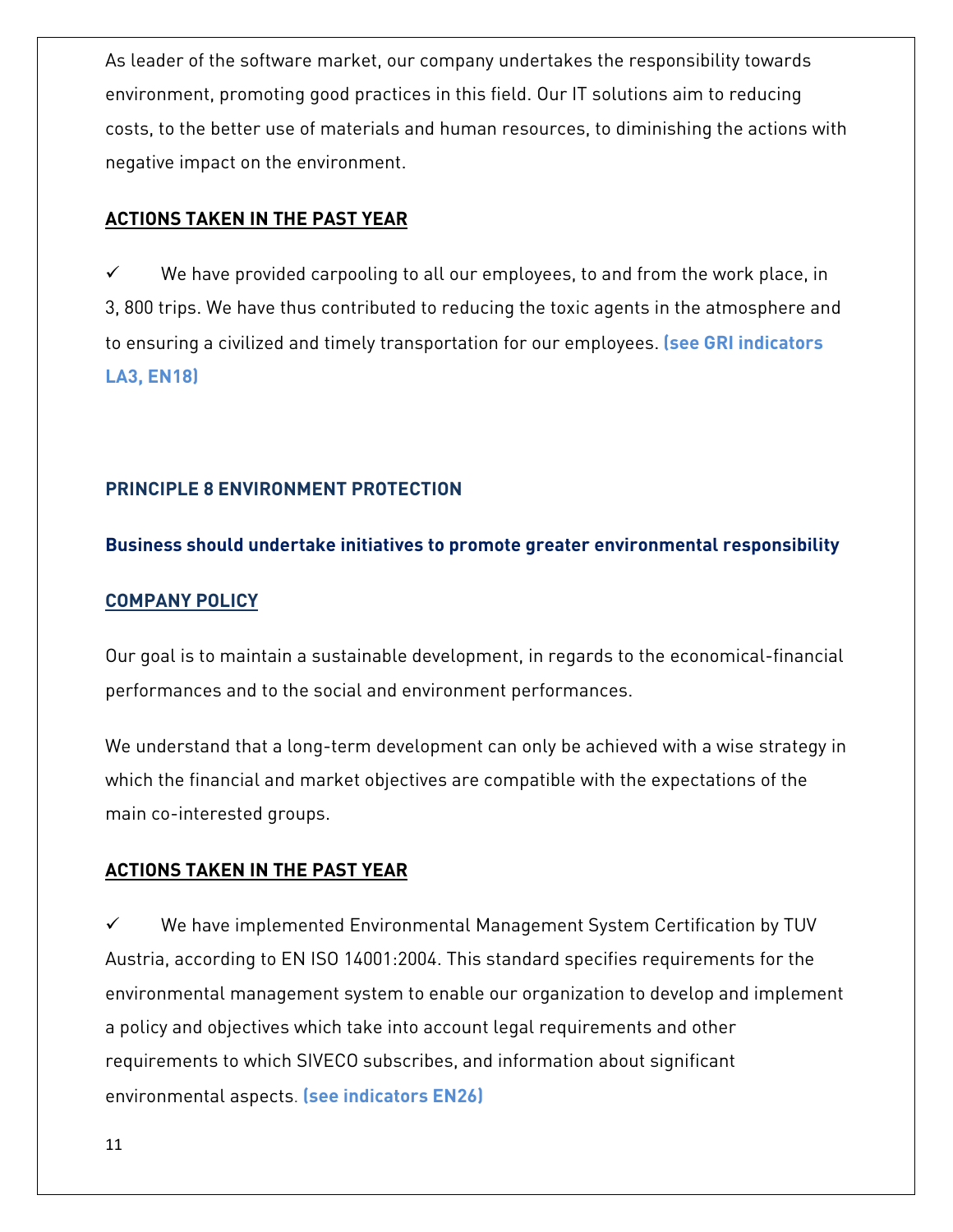$\checkmark$  We have made investments in low energy consumption devices such as computers, servers, displays, lighting, and electric appliances.

 $\checkmark$  The cable network and the air-conditioning systems installed have been revised. **(See GRI indicators EN 30).**

### **PRINCIPLE 9 ENVIRONMENT PROTECTION**

**Business should encourage the development and diffusion of environmentally-friendly technologies**

#### **COMPANY POLICY**

The main goal of our SIVECO Romania specialists is to promote "Green Economy" principles by constantly proposing ecological IT solutions. Our company's solutions for waste management, documents and workflows management, or transport management consider the rational use of resources necessary to any organization, paper, fuel and energy, etc., as well as a recycling system.

We are interested to have equipments with low energy consumption: computers, servers, displays, peripherals, lighting, electric appliances. The cable network and the airconditioning systems installed at our company's premises allow for increasing the efficiency of the energy consumption.

#### **ACTIONS TAKEN IN THE PAST YEAR**

 $\checkmark$  The specific materials and utilities consumption has been monitored and optimized, while losses have been reduced.

 We have joined the campaign Earth Hour in March 2012 and we have turned the light off for one hour on our headquarters. This way, we have supported the international campaign "Turn off the light! With you, we'll be a billion", a warning signal for protecting resources.

 We have collected 1,500 kg paper, 1,500 kg plastic, 8,000 kg a mix of household waste. **(See indicators SR 34, 53, 56)**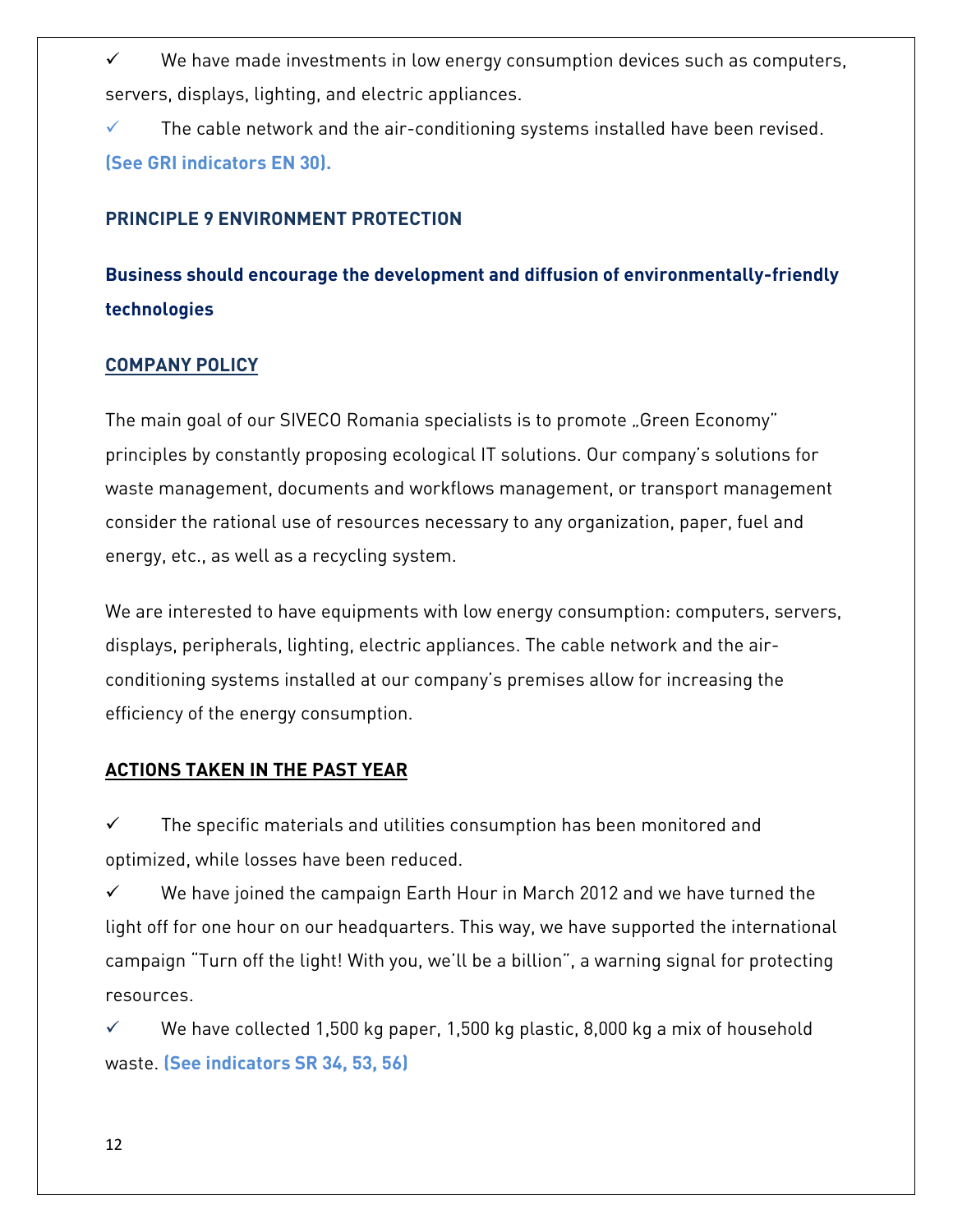## **PRINCIPLE 10**

#### **FIGHTING CORRUPTION**

Businesses should work against corruption in all its forms, including bribery and extortion**.** 

## **COMPANY POLICY**

In 2006, we have joined to the Partnership against Corruption Initiative. PACI is based on a set of principles of corporate citizenship defined by the World Economic Forum in collaboration with Transparency International and the Basel Institute on Governance.

Our company fights against any forms of corruption including bribery, political influence, external pressure, or extortion. All of these are clearly defined in the Anti-Corruption Manual, presented to the employees.

Being part of Oracle Partner Network ("OPN"), we are obligated to comply with the Oracle Partner Code of Conduct and Business Ethics ("Code"). In addition, we comply with all other applicable laws, rules and regulations applicable to our business, wherever conducted, including those that further restrict or prohibit the provision of gifts, meals, entertainment and anything else of value to government officials or employees of privatesector companies.

### **ACTIONS TAKEN IN THE LAST YEAR**

 $\checkmark$  We have reviewed and extended the company's anti-corruption manual.

 We have participated to AmCham Corporate Governance Committee meeting taken in July 2012, and we have discussed the draft of the Anti-bribery & Anti-corruption Guidelines and the steps to a final version. **(see indicators SR42)**

 $\checkmark$  Our Marketing&Communication Manager completed the International Anti-